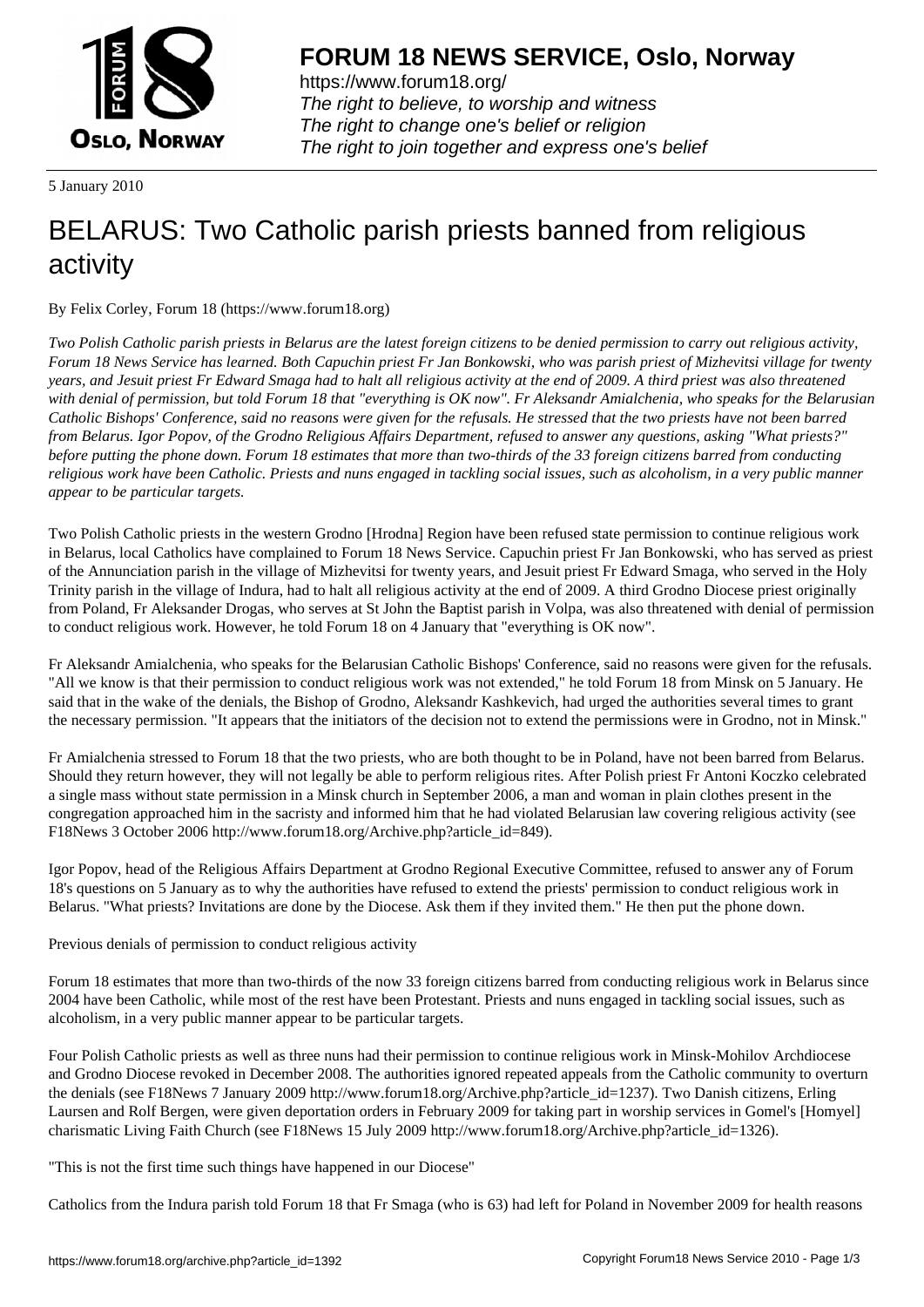religious work in Belarus. "Only one priest – a local citizen – is left to look after the parish," one local Catholic lamented to Forum 18 on 4 January. "We very much need a second priest. This is not the first time such things have happened in our Diocese."

The Indura Catholic said it remained unclear where the Diocese will be able to find another priest to serve in the parish. "It is clear there is no chance from Poland."

Fr Bonkowski told the Grodno correspondent for the Polish daily paper Gazeta Wyborcza that the authorities did not like the fact that he celebrated Mass in Polish, a language spoken or understood by many Catholics in Belarus – especially in regions like Grodno which border Poland and have an ethnically mixed population.

## Official defence of denials

Defending the refusal to grant permission for the priests to continue to conduct religious work was Marina Tsvilik of the government's Office of the Plenipotentiary for Religious and Ethnic Affairs in the capital Minsk. "Documents for some of these comrades were not submitted correctly," she told Forum 18 from Minsk on 4 January. "In the case of Bonkowski, we agreed with the Diocese that as his documents were incomplete, they would resend them. But they didn't. In the case of Smaga, he is ill and unable to serve."

Asked whether it is not the responsibility of the religious community to decide who is healthy enough to serve, and not the state, Tsvilik declined to respond.

Asked whether, if Fr Bonkowski's documents are resubmitted, he will get permission to conduct religious work in Belarus once again, Tsvilik replied: "It is possible there would be a positive decision – if the documents are correctly formulated."

Tsvilik claimed to Forum 18 that which languages the priests held services in was irrelevant to the decision not to extend their permission to conduct religious work. But she insisted that religious services have to be conducted in "our languages", which she identified as Russian and Belarusian. "At least once a month they have to serve or at least preach in Russian or Belarusian."

Asked whether the Catholic Church was being singled out for special linguistic restrictions or whether such requirements also exist for the Russian Orthodox (who serve in Church Slavonic), Muslims (who use Arabic), Jews (who use Hebrew) or the Armenian Apostolic (who use Grabar or Classical Armenian), Tsvilik claimed that the same requirement holds for all faiths.

She refused to discuss any other questions and put the phone down.

Tsvilik has previously used the language used in worship as an excuse to defend state violations of freedom of religion or belief (see F18News 23 December 2008 http://www.forum18.org/Archive.php?article\_id=1235).

Church rejects state claim that documents incomplete

Fr Amialchenia of the Catholic Bishops' Conference rejected suggestions that the application for Fr Bonkowski was incomplete. "This is a well-developed procedure which we have had to go through for many years," he told Forum 18. As for Fr Smaga, Fr Amialchenia insisted it is the role of the diocesan bishop to decide on the health of a priest, not the state.

He said that dioceses need to renew permission for foreign priests and nuns to conduct religious work once a year, except in Grodno Region (and Diocese), where this has to be done every six months. He said he did not know why the system is different in Grodno.

Fr Amialchenia said that the state authorities did not give language as a reason for their denials, but insisted that it must be the role of the Church to decide what languages services should be conducted in. "We serve in the language that believers speak and understand."

Archbishop Tadeusz Kondrusiewicz told Forum 18 on 4 January that all the forty or so foreign Catholic priests and ten or so religious sisters of his Archdiocese of Minsk-Mohilov had this year received extensions of their permission to conduct religious work. But he pointed out that whenever such permissions are denied, as has happened in Grodno Diocese, it is ordinary believers who suffer.

State officials are also continuing their moves against the New Life Full Gospel Church in Minsk. On 4 January the church received a summons from the Minsk City Natural Resources and Environmental Protection Committee, claiming that the church had polluted the ground around its building with traces of oil, causing large amounts of damage (see F18News 6 January 2010 http://www.forum18.org/Archive.php?article\_id=1393). (END)

For a personal commentary by Antoni Bokun, Pastor of a Pentecostal Church in Minsk, on Belarusian citizens' struggle to reclaim their history as a land of religious freedom, see F18News 22 May 2008 http://www.forum18.org/Archive.php?article\_id=1131.